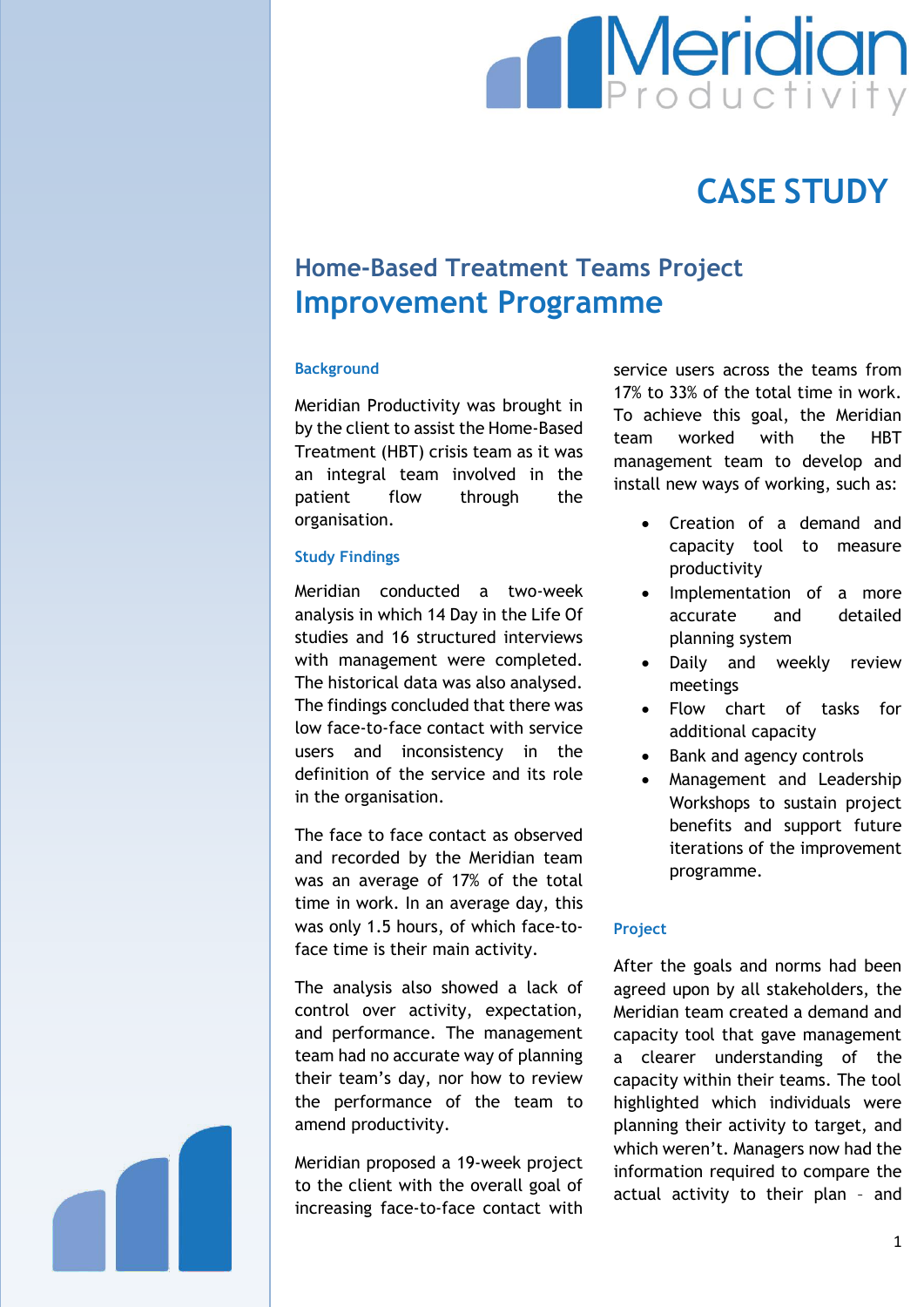follow up on any variances on an individual level.

To promote transparency and cement this new review system, Meridian set up a daily "Huddle" conference call, in which the managers from each team would discuss their planned versus actual activity and the variances they had found. By having all 6 sites on the call, it reinforced the idea that these changes were permanent.

In conjunction with this, Meridian introduced a new way of working through the allocation and planning for the next day of visits. By implementing the use of an electronic diary, the team and management were able to utilise their capacity better. This method of planning effectively reduced previous losses of time, such as double booking of practitioners, imbalance of visits per practitioner and planning out travel routes between patients.

Another positive of the planner was that it gave supervisors a chance to follow up with the team during the day. By having a clearly laid out plan, supervisors had the information needed to redistribute work as new challenges and emergencies presented themselves.

Once these two controls were in place, it was essential to making sure that there were back up assignments and tasks for the employees to take on when capacity was identified. The Meridian team worked with HBT management to ensure that each role in the team had back up tasks that would be turned to in times of low demand. This resulted in a steady reduction in backlog tasks and an elimination of significant productivity variances.

Another major element of this project was to put in controls to help regulate spending on unnecessary bank and agency shifts. This complemented the tools that had already been implemented, as managers could now calculate the number of additional hours needed through the capacity and demand tool. The application for additional spending would not be approved without this calculation. By enforcing this control, significant financial savings were achieved.

Meridian also embedded perpetuation processes throughout the teams. Daily, weekly, and monthly meetings were created to embed the planned vs actual follow up philosophy needed to have a successful management control system. The behavioural change that has been supported by the workshops run by Meridian has meant that managers are now able to answer the question, "what is your plan for tomorrow" thoughtfully and knowledgeably.

#### **Results**

The processes and tools that Meridian implemented gave the management of the HBT teams better control over the governance of the HBT teams. It also gave management daily visibility of individual and team performance. They were able to deal with issues and crises as they arose and adapt their daily plan effortlessly.

Overall, the project was a great success and resulted in savings of £187,729 during the period of the project. The HBT teams now have an effective management control system that can adapt to the changing environment of a crisis team and has helped increase the average face-toface percentage to 34%.